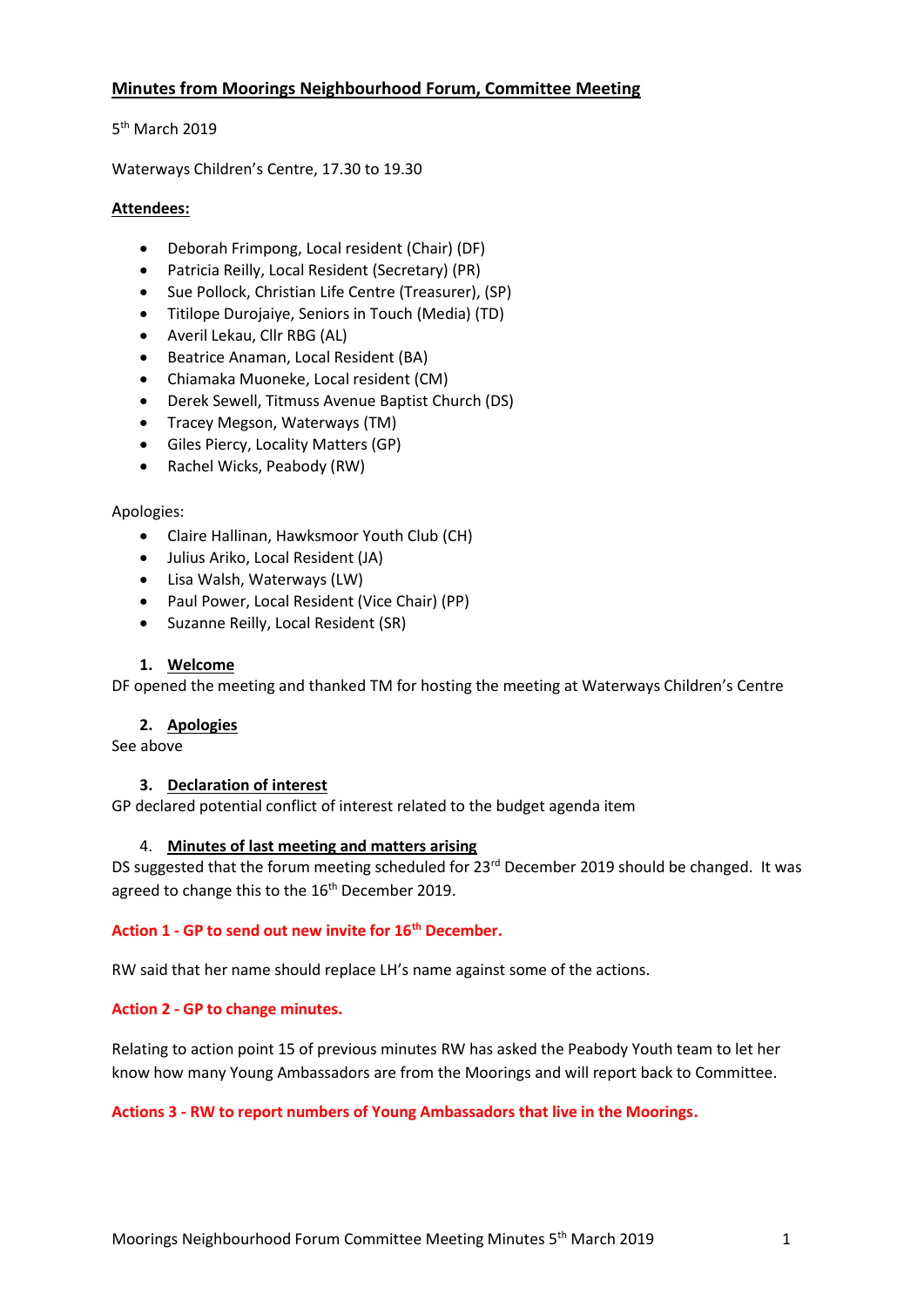We discussed the Lee Forum and SP agreed to chase them for a date to visit. Further details about Lee can be found here [http://leeforum.org.uk](http://leeforum.org.uk/) . The Lee Forum contains land in both Greenwich and Lewisham.

**Action 4 - SP to arrange date for visit to Lee forum.**

# **Action 5 - RW agreed to provide further details about the distribution of the Thamesmead Newsletter.**

## **Action 6 - GP agreed to distribute details about timetable for the Earwig Press.**

## **5. Update on designation of the Forum**

GP shared print outs of the latest version of the draft application. GP stated that he had received feedback from both Catherine McRory (RBG) and Stuart Woodin (Aecom) about the application. This feedback will be included in the next version of the application.

There was a discussion about the process for getting the forum designated. GP stated that according to Catherine McRory this decision was delegated to officers within RBG. AL stated that whilst accurate it was possible for Cllrs to "Call in" the decision.

It was agreed that the proposed name of the Forum be "Moorings Neighbourhood Forum".

AL also asked that the position of Cllrs on the application be made clear.

Most of the discussion focussed on the boundary. There is a feeling, from some, that the residents of Poplar Place should be included within the boundary. It was agreed that we would continue to consider this and hopefully make a decision before the Forum meeting on the 18<sup>th</sup> March. It was agreed that GP would make changes to the application based on feedback and would circulate the revised application to all committee members by Friday 8<sup>th</sup> March and give committee members the deadline of Wednesday 13<sup>th</sup> March to respond - this is really the last possible date for sending papers out to the Forum (prior to  $18<sup>th</sup>$  March).

GP also agreed to include much larger and clearer map in the next iteration of the application.

# **Action 7 - GP to update application and send out to committee.**

# **6. Discussion re Lorraine Cox**

DF gave a short update about the conversation she had with Lorraine Cox relating to plans for the festival (across Thamesmead) and other plans for activities in the Moorings. Various activities underway such as supporting PP with the Logo competition. There is a plan for acrobats and involvement in the 70<sup>th</sup> anniversary celebrations of the Universal Declaration of Human Rights. Lorraine Cox has been invited to give a fuller update to the Forum on 18<sup>th</sup> March.

# **7. Moorings Logo Competition**

Unfortunately, PP was unable to make the meeting but will provided update via email.

## **8. Budget for 2019 / 2010**

SP set out at a high level some of the budget items that were under consideration by the Committee.

GP stated that the budget availability from Peabody is as follows: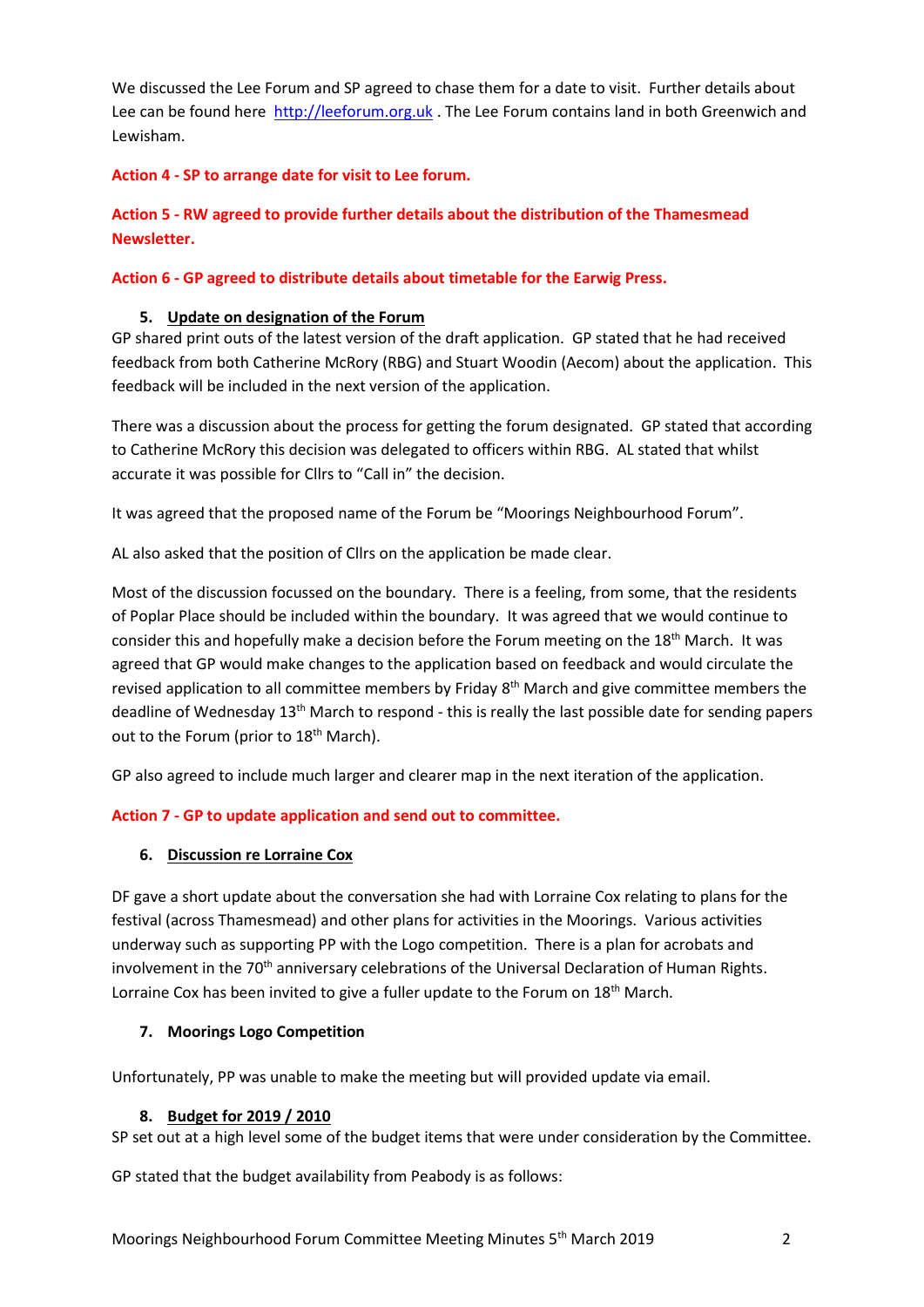- Remaining budget for 2018 / 2019 = £500 (inc. VAT)
- Budget for 2019 / 2020 = £10,000 (inc. Vat)

In addition to this budget GP stated that there is a very good chance that the forum will be eligible to apply for further funding of approximately £5,000 from Locality - so far £3,700 of £9,000 has been claimed.

AL stated that there is also a possibility for applying for funding from Greenwich ward Cllrs but that any funds would need to be for specific projects rather than funding ongoing activity.

It was agreed that the Committee should press ahead with current plans for setting up a bank account and that the key activity to release future funding from Peabody would be to have a plan and associated budget developed. The committee (and Forum) need to decide what the priorities are for the coming year and what budget will be required to support the delivery of these plans.

SP mention that the finance committee are meeting on the  $12<sup>th</sup>$  March and that following that meeting SP would update the Committee and Forum with progress on developing the plan and associated budget.

# **Action 8 - SP to feedback to committee and Forum following budget sub-committee meeting on 12th March 2019.**

## **9. Date for next meeting**

Invitations have been sent out for all meetings.

| <b>Next Forum meeting</b>                                                                            | 18 <sup>th</sup> March 2019 17.30 at Waterways Children's Centre |  |  |  |
|------------------------------------------------------------------------------------------------------|------------------------------------------------------------------|--|--|--|
| <b>Next Committee meeting</b>                                                                        | 1 <sup>st</sup> April 2019 17.30 at Waterways Children's Centre  |  |  |  |
| TM reminded the committee that two creche staff had been booked for the next Forum meeting.          |                                                                  |  |  |  |
| AL supported this and suggested that a budget be set aside for Creche staff for all future meetings. |                                                                  |  |  |  |
| TM said that the Forum were welcome to use Waterways Children's Centre for all future meetings.      |                                                                  |  |  |  |

# **10. AOB**

GP suggested that with all the other meetings going on there is a risk of a lack of transparency. It was agreed that minutes from other meetings and sub groups would be made available on the website.

## **Action 9 - TD to add other minutes, agendas etc. to Moorings website.**

AL offered to send to the Moorings Forum email [\(mooringsnf@gmail.com](mailto:mooringsnf@gmail.com)) details about training and Grant opportunities that may be available to the forum.

## **Action 10 - AL to send details about grants and training.**